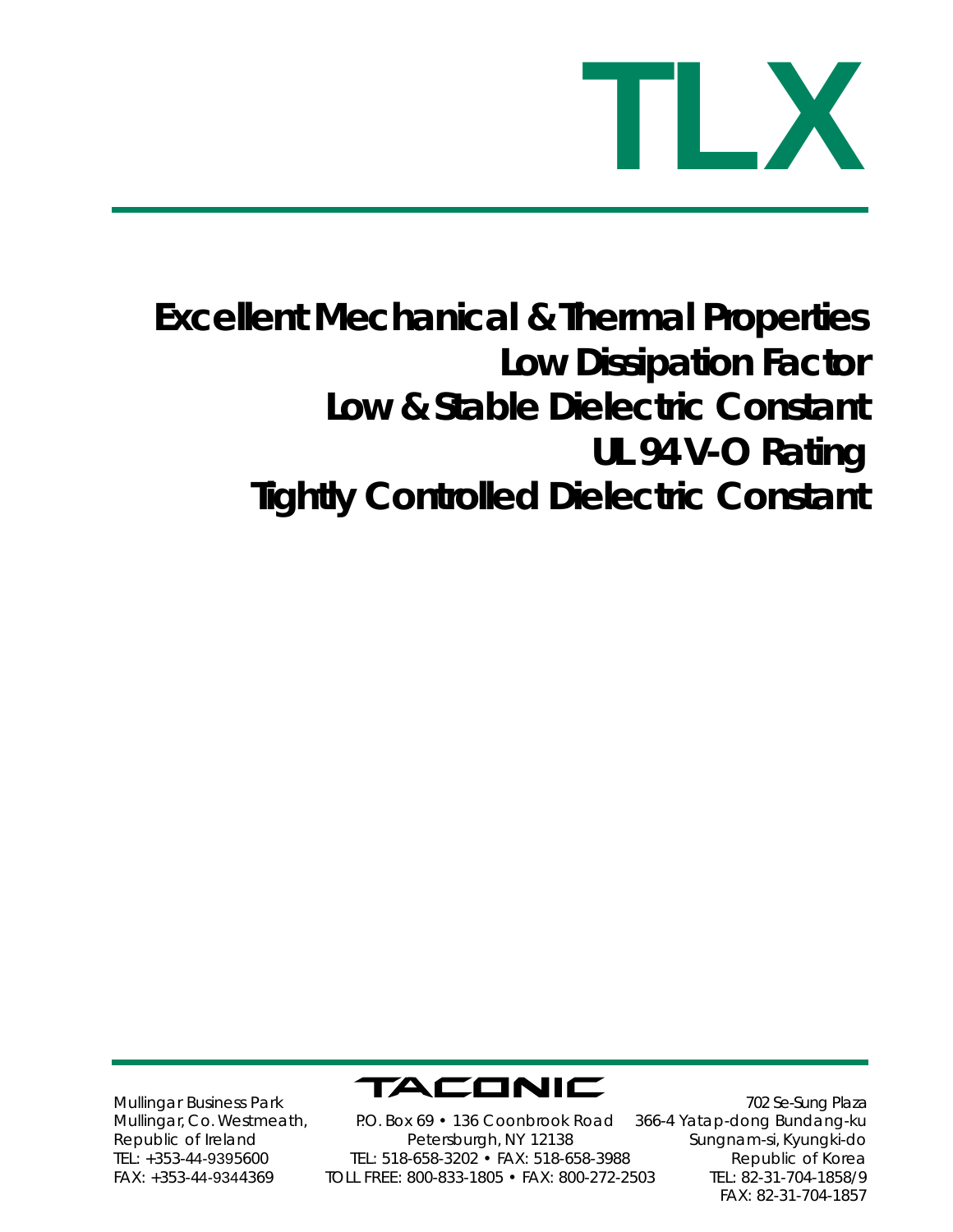## **TLX**

## *APPLICATIONS*

**LNAs, LNBs, and LNCs PCS/PCN Large Format Antennas High Power Amplifiers Passive Components** Taconic has over 35 years of experience coating fiberglass fabric with PTFE (polytetrafluoroethylene). This enables Taconic to manufacture copper clad PTFE/woven glass laminates with exceptionally well controlled electrical and mechanical properties.

The dielectric constant (Dk) range is 2.45 to 2.65. The Dk can be specified anywhere within this range with a tolerance of  $\pm$ .04. The dissipation factor is approximately .0019 when measured at 10 GHz.

TLX laminates can be sheared, drilled, milled and plated using standard methods for PTFE/woven fiberglass materials. The laminates are dimensionally stable, and exhibit virtually no moisture absorption during fabrication processes.

TLX laminates are generally ordered clad on one or both sides with 1/2, 1, or 2 oz. electrodeposited copper. Contact our Customer Service Department for alternate claddings.

Typical applications for TLX laminates include radar systems, phased array antennas, mobile communication systems, microwave test equipment, microwave transmission devices and RF components.

TLX laminates are tested in accordance with IPC-TM 650. A Certificate of Compliance containing actual test data accompanies each shipment.

See "How to Order" on back page for a complete product listing.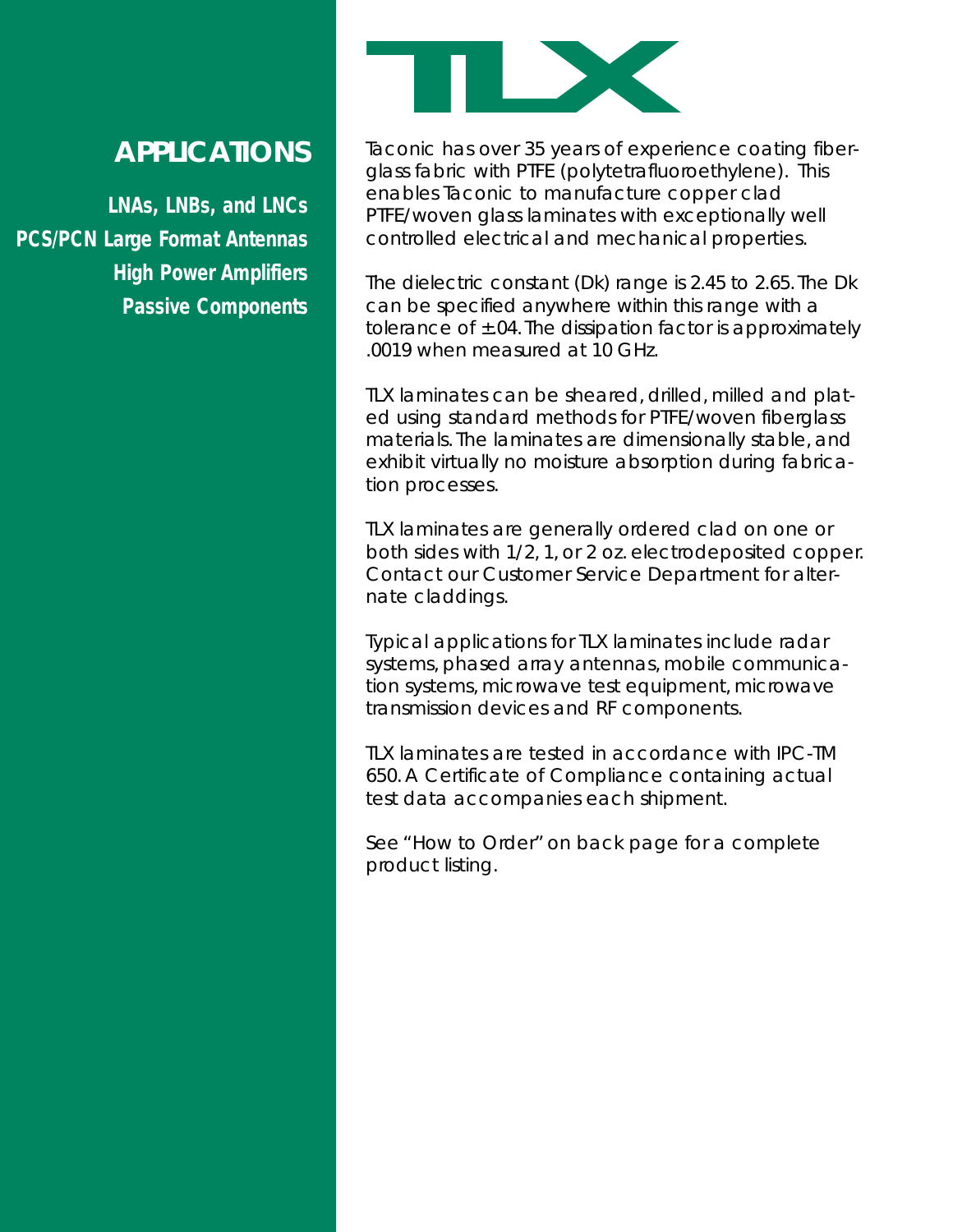| <b>TLX-9 TYPICAL VALUES</b>         |                          |                 |                 |              |                 |  |  |
|-------------------------------------|--------------------------|-----------------|-----------------|--------------|-----------------|--|--|
| Property                            | <b>Test Method</b>       | Units           | <b>Value</b>    | <b>Units</b> | <b>Value</b>    |  |  |
| Dielectric Constant @ 10 GHz        | IPC-TM 650 2.5.5.5       |                 | 2.50            |              | 2.50            |  |  |
| Dissipation Factor @ 10 GHz         | IPC-TM 650 2.5.5.5       |                 | 0.0019          |              | 0.0019          |  |  |
| <b>Moisture Absorption</b>          | IPC-TM 650 2.6.2.1       | %               | < 0.02          | %            | < 0.02          |  |  |
| Dielectric Breakdown                | IPC-TM 650 2.5.6         | kV              | $>60$           | kV           | $>60$           |  |  |
| <b>Volume Resistivity</b>           | IPC-TM 650 2.5.17.1      | Mohm/cm         | 10 <sup>7</sup> | Mohm/cm      | 10 <sup>7</sup> |  |  |
| <b>Surface Resistivity</b>          | IPC-TM 650 2.5.17.1      | <b>Mohm</b>     | 10 <sup>7</sup> | <b>Mohm</b>  | 10 <sup>7</sup> |  |  |
| <b>Arc Resistance</b>               | IPC-TM 650 2.5.1         | seconds         | >180            | seconds      | $>180$          |  |  |
| <b>Flexural Strength Lengthwise</b> | IPC-TM 650 2.4.4         | lbs./in.        | >23,000         | $N/mm^2$     | >159            |  |  |
| <b>Flexural Strength Crosswise</b>  | IPC-TM 650 2.4.4         | lbs./in.        | >19,000         | $N/mm^2$     | >131            |  |  |
| Peel Strength (1oz copper)          | IPC-TM 650 2.4.8         | Ibs./linear in. | 12.0            | N/mm         | 2.1             |  |  |
| <b>Thermal Conductivity</b>         | <b>ASTM F 433</b>        | W/m/K           | 0.19            | W/m/K        | 0.19            |  |  |
| x-y CTE                             | <b>ASTM D 3386 (TMA)</b> | ppm/°C          | $9 - 12$        | ppm/°C       | $9 - 12$        |  |  |
| z CTE                               | <b>ASTM D 3386 (TMA)</b> | ppm/°C          | 130-145         | ppm/°C       | 130-145         |  |  |
| UL-94 Flammability Rating           | <b>UL-94</b>             |                 | $V-0$           |              | V <sub>0</sub>  |  |  |

| <b>Type</b>   | Dk                |      |  |
|---------------|-------------------|------|--|
| TLY-5A        |                   | 2.17 |  |
| <b>TLY-5</b>  |                   | 2.20 |  |
| TLY-3         |                   | 2.33 |  |
|               | $TLT-0$   $TLX-0$ | 2.45 |  |
|               | $TLT-9$   $TLX-9$ | 2.50 |  |
|               | $TLT-8$   $TLX-8$ | 2.55 |  |
| $TLT-7$       | TLX-7             | 2.60 |  |
| $TLT-6$       | TLX-6             | 2.65 |  |
| <b>TLE-95</b> |                   | 2.95 |  |
| <b>TLC-27</b> |                   | 2.75 |  |
| <b>TLC-30</b> |                   | 3.00 |  |
| <b>TLC-32</b> |                   | 3.20 |  |
| <b>RF-30</b>  |                   | 3.00 |  |
| <b>RF-35</b>  |                   | 3.50 |  |
| <b>RF-60</b>  |                   | 6.15 |  |
| <b>CER-10</b> |                   | 10   |  |